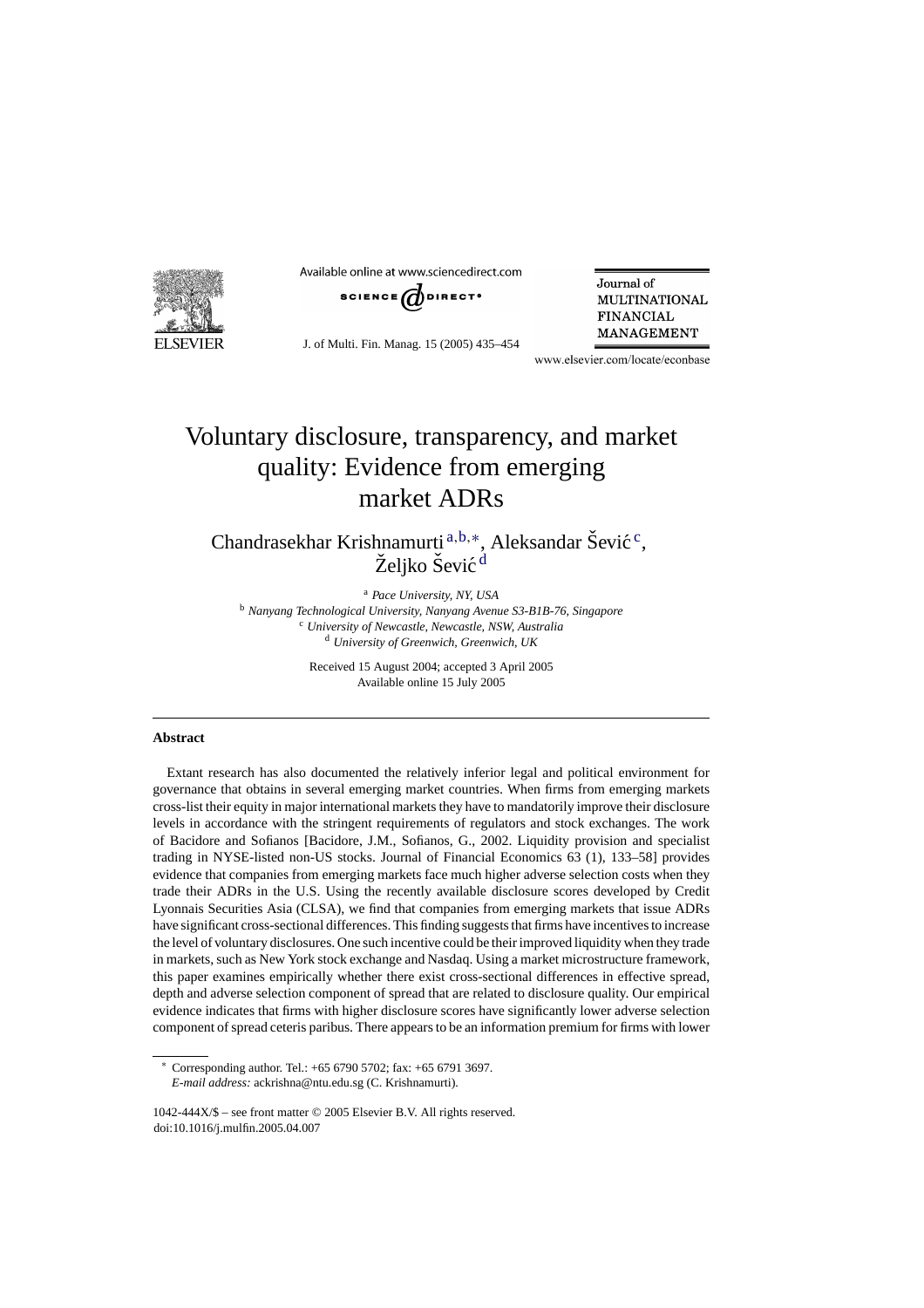disclosure quality. Voluntary disclosures by managers seem to have a beneficial impact on the firm's liquidity.

© 2005 Elsevier B.V. All rights reserved.

*JEL classification:* G14; G15; G39

*Keywords:* Disclosure quality; Information asymmetry; Emerging markets; American depositary receipts

## **1. Introduction**

"*Foreign companies are getting at our capital without having to conform to our higher disclosure standards*" laments Fredric E. Russell who heads an investment management firm in Tulsa,  $OK<sup>1</sup>$  Although all foreign firms that wish to list securities on an U.S. exchange or Nasdaq must register them under the Securities Exchange Act of 1934, the financial reporting requirements are less stringent as compared to U.S. companies. For instance, foreign companies may report semiannually rather than quarterly. Moreover, they do not have to report segment data, and also do not have to prepare a full set of financial statements in accordance with U.S. GAAP. Instead, foreign issuers are required to provide annually, on Form 20-F, a quantitative reconciliation of non-U.S. GAAP net income and shareholders' equity to U.S. GAAP amounts.

A possible outcome of the less stringent disclosure regime of foreign securities listed and traded on U.S. exchanges is that investors and market makers are faced with increased information asymmetry. If indeed information asymmetry is worse for foreign issues, then insiders and other traders with better access to information have incentives to exploit their advantage to the detriment of outsiders. However, [Chowdhry and Nanda \(1991\)](#page--1-0) develop a model which shows that the principal features of U.S. security markets, such as rapid public dissemination of price information and better monitoring of insider trading deter informed trading. [Bhattacharya and Daouk \(2002\)](#page--1-0) in a comprehensive study on insider trading in the major markets of the world conclude that although over 80% of the emerging markets and all the developed markets have laws against insider trading, persecutions are much less common. Only 25% of the emerging markets have had persecutions based on insider trading laws. Thus, informed traders who wish to exploit their informational edge have incentives to concentrate their trades in the home countries of cross-listing stocks. Previous studies on international cross-listings by [Forster and George \(1994\)](#page--1-0) and [Barclay et al. \(1990\)](#page--1-0) indicate that most informed trading in foreign companies' shares occur in the home markets of these firms.

Although prior research indicates that information asymmetry is higher in the case of ADRs as compared to domestic firms, the regulatory environment in the U.S. is not conducive for elevated levels of insider trading. It appears that insiders with substantial informational advantage have incentives to concentrate their trades in the home countries of firms issuing the ADRs.

Empirical evidence on information asymmetry of ADRs as compared to U.S. stocks is mixed. The work of [Bacidore and Sofianos \(2002\)](#page--1-0) indicates that non-U.S. stocks have

<sup>1</sup> See Elizabeth MacDonald "Cherchez la footnote", Forbes.com, 01.07.2002.